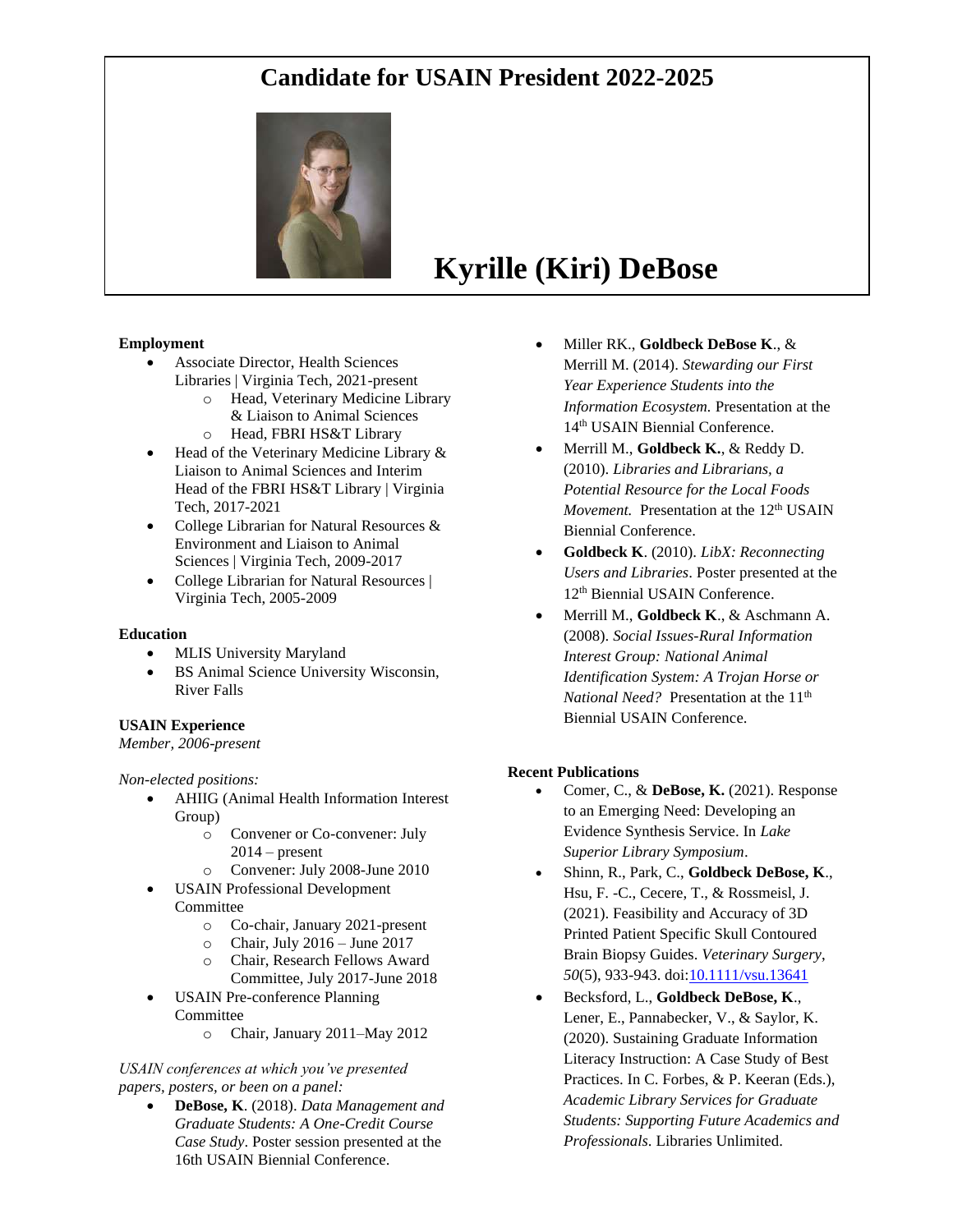• **DeBose, K**. (2020). Virtual Anatomy: Expanding Veterinary Student Learning. *Journal of the Medical Library Association*, *108*(4), 647-648. doi[:10.5195/jmla.2020.1057](http://doi.org/10.5195/jmla.2020.1057)

#### **Other Professional Activities/Contributions: (Editorial Boards, Awards, Grants, Events Coordinator, etc.)**

• Reviewer, Journal of Agricultural & Food Information, May 2014-present

#### **Please provide a personal statement/statement of interest for the USAIN position (up to 250 words).**

I am interested in serving as a president for USAIN. I have attended every conference since 2006 when I first became a member (it is with many thanks to Margaret Merrill who first introduced me to USAIN!). My background is in animal science, so it is no surprise that I have been a member of the AHIIG since it came into existence in 2008 and have served as convener and co-convener for a number of terms. In addition to the chair positions listed in the

CV above, I've also served as a member for a number of USAIN conference committees including the Invited Papers committee for the 2010 and 2016 conferences, and the 2020 Papers and Posters committee. I am also interested in mentoring, continually growing professionally, and seeking new ways librarians can develop or strengthen a wide range of services.

As a USAIN president, I would bring my experiences through these different committees forward and continue to seek ways for the membership to remain strong as it carries its work into the future. USAIN is a great family to be a part of, and I would like to give back to the organization in a new capacity. I thank you for your time and consideration of my qualifications to serve in this role.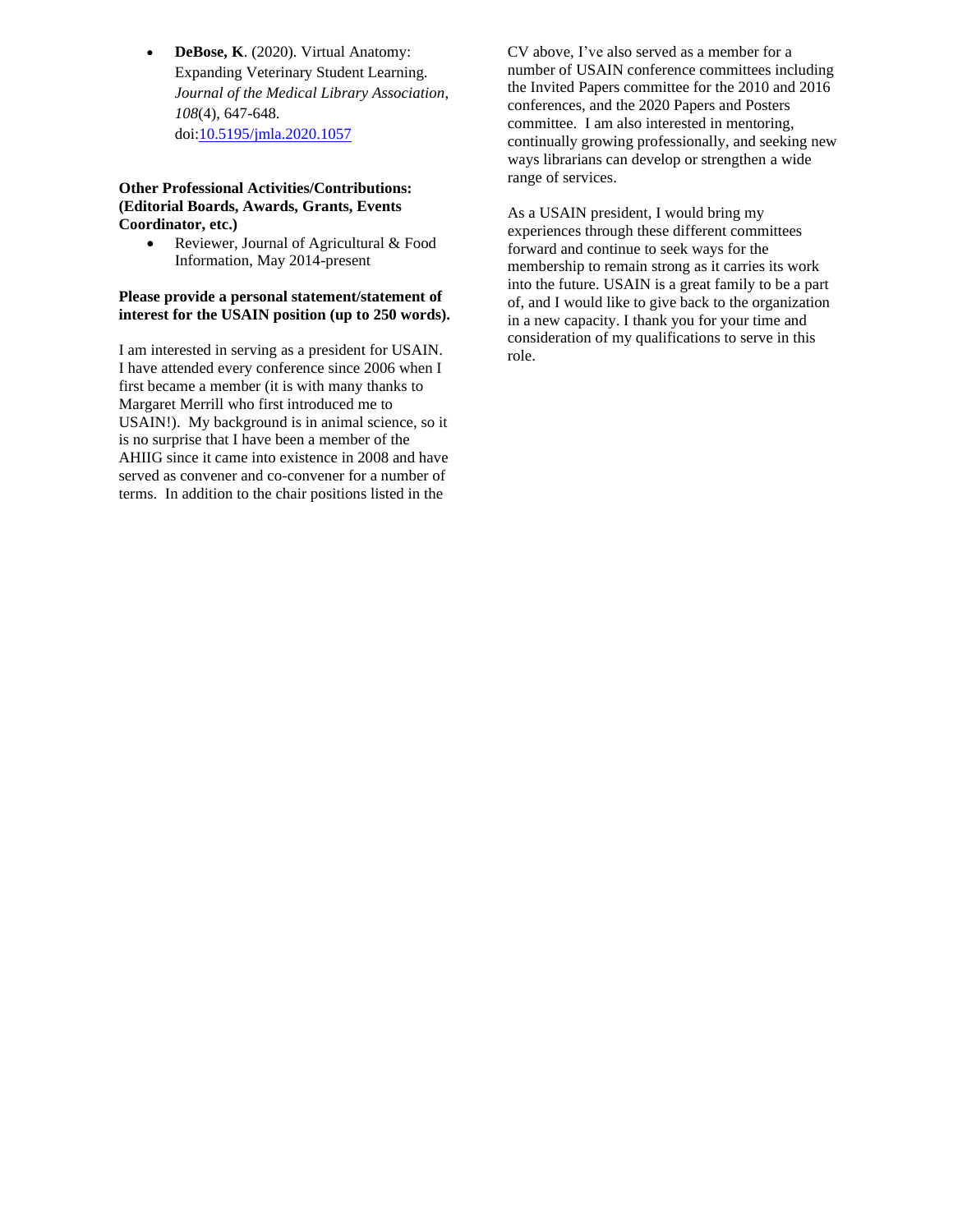## **Candidate for USAIN President 2022-2025**



# **Patricia Hartman**

### **Employment**

• Research & Instruction Librarian, 2013-present *Biological Sciences, Forestry & Wildlife, & Mathematics Librarian* Auburn University, Auburn, AL

### **Education**

- MLS, University of Kentucky, 2013
- MS, Forestry & Wildlife, University of Kentucky, 2005
- BA, English, University of Florida, 1998

### **USAIN Experience**

*Member* since 2015

*Elected positions*:

• Director, 2021-2023

### *Non-elected positions:*

- Co-chair, Communications Committee, 2018-2022
- USAIN Honors & Awards Committee, 2017, 2019, 2021
- USAIN Virtual Conference Planning Committee, 2020
- Member, Preservation & Digital Library Committee, 2016-2018
	- o Project Ceres Subcommittee, 2017-2018

*USAIN conferences at which you've presented papers, posters, or been on a panel:*

- 2020: The power (and limits) of personal outreach to populate an institutional repository
- 2018: Data-driven identification of core journals to support cutting-edge climate change research (with Pam Whaley, George Stachokas, Claudine Jenda).
- 2016: Interdisciplinary engagement with a climate change research group.

### **Involvement in Other Professional Organizations**

- ACRL Science & Technology Section
	- o Member, Hot Topics Discussion Group, 2020 present
	- o Co-chair, Membership & Recruitment Committee, 2018-2020
	- o Member, Conference Programming Committee, 2015-2017
	- o Member, Research Agenda Task Force, 2013-2015

### **Recent Publications**

- Price Tack, J., P. Hartman, R. Gitzen, S. Zohdy, C. Lepczyk. (*in revision*). Structuring the ecosystem engineering debate: A literature review and an approach for addressing linguistic uncertainty.
- Hartman, P. (2017). Reviews of science for science librarians: The role of large-scale forestry in climate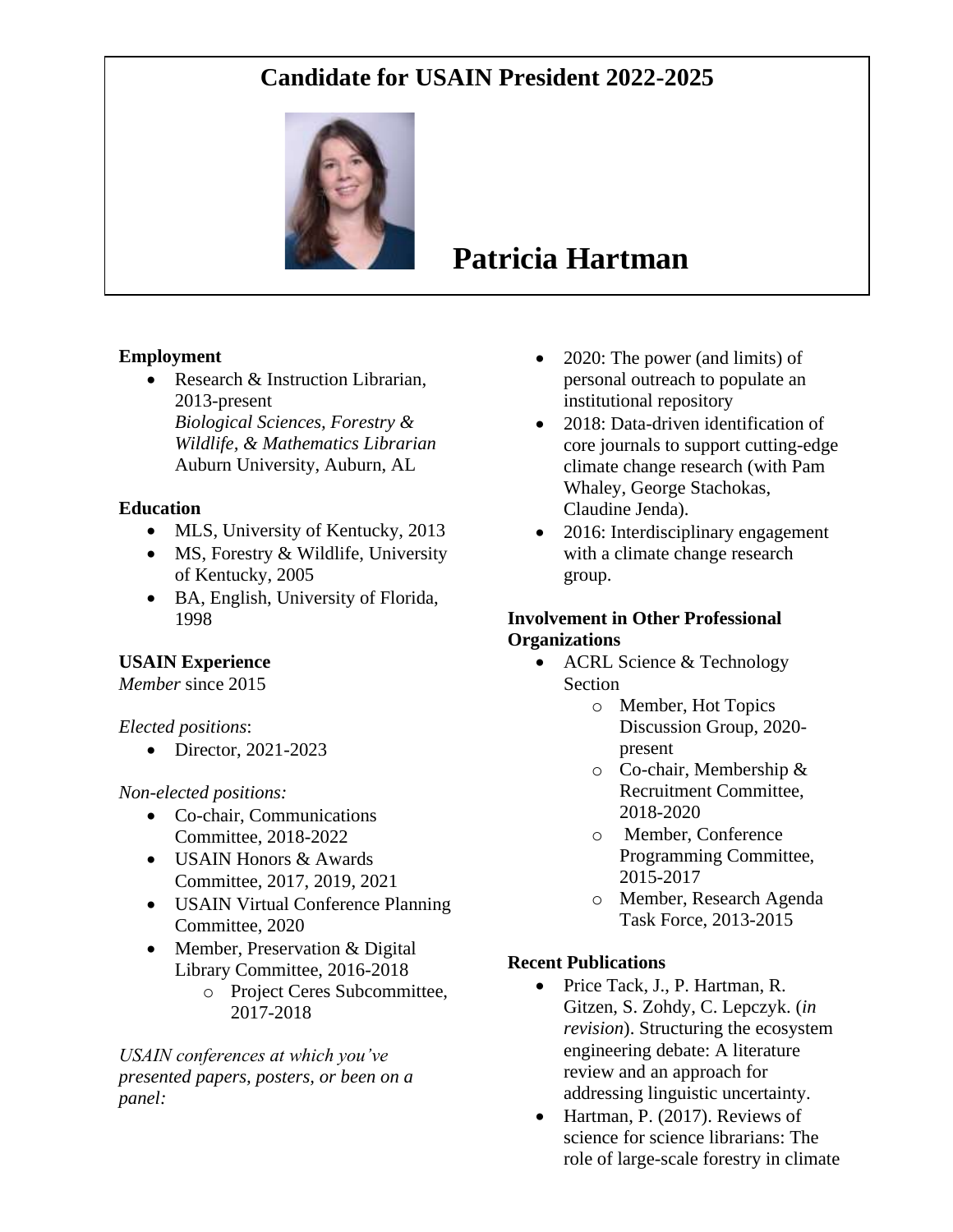change mitigation and emissions reductions. *Science and Technology Libraries*.

• Hartman, P. (2016). Keeping current with climate change resources: It's always the day after tomorrow! *Reference Reviews* 30(1).

### **Other Professional Activities/Contributions: (Editorial Boards, Awards, Grants, Events Coordinator, etc.)**

- Auburn University ORCID Representative, 2015-present
- Auburn University Libraries Faculty Excellence Award, 2019
- Cultural History of Alabama Wildlife, Oral History Project o IGP Grant Award 2017-2019
- Conference Scholarship for Members New to USAIN 2016

### **Please provide a personal statement/statement of interest for the USAIN position (up to 250 words).**

Being a member of USAIN inspires me to be a better librarian every day. Since joining 2015, I have been consistently impressed by the collective dedication of its members. More than any professional organization with which I've been involved, USAIN has a clear mission that guides it actions and people who carry that mission out with intention. On a personal level, I have benefited from the welcoming, creative, collaborative environment fostered by USAIN leaders and members. But more importantly, I have learned from the examples they provide. I believe that these, along with my committee work and experience as Director. have prepared me well to take on the greater leadership responsibilities of a USAIN President.

Thank you for your consideration, and for your role in making this organization a success!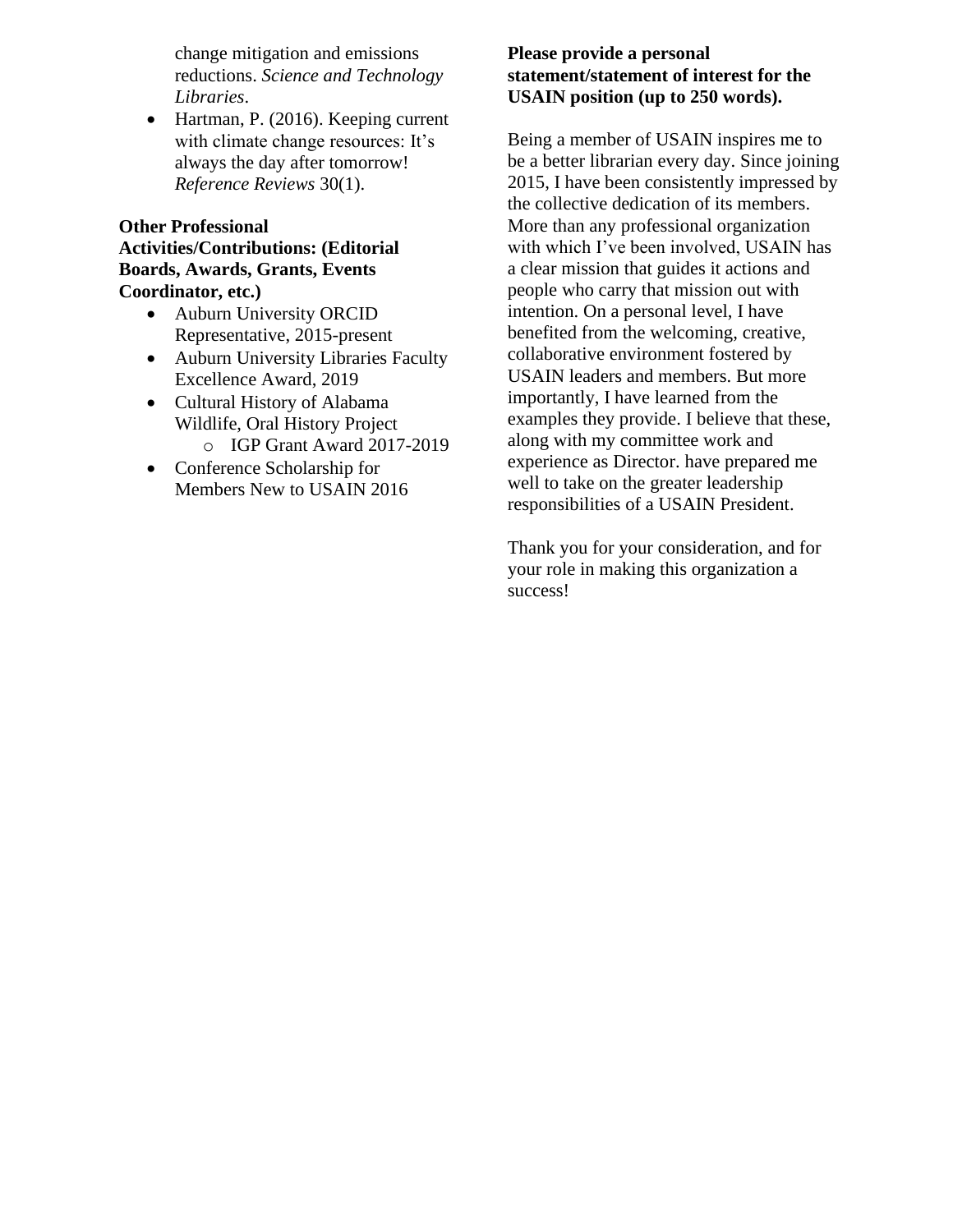## **Candidate for USAIN Secretary 2022-2024**



# **Randa Lopez Morgan**

#### **Employment**

- Louisiana State University
	- o Events and Programming Librarian and Liaison to the College of Agriculture, Coast and Environment, and Geology and Geophysics

#### **Education**

- Masters, May 2015 Library and Information Science Louisiana State University Baton Rouge, LA
- Bachelors, May 2013 Communication, General Northwestern State University Natchitoches, LA

#### **USAIN Experience**

*Member* since 2016

#### *Elected positions***:**

• None Yet

#### *Non-elected positions:*

- Membership Committee Co-Chair 2021- 2022
- Membership Committee Member
- Social Issues/Rural Information Interest Group Co-Convener 2016-2018

#### *USAIN conferences at which you've presented papers, posters, or been on a panel:*

- Myths and Misinformation in Agriculture, Panel Discussion, USAIN 2018
- Nurturing a New Crop of Ag Librarians, Poster Presentation, USAIN 2016

#### **Involvement in Other Professional Organizations**

- ACRL 2018- Present
	- o ULS Academic Outreach Committee
- ALA 2018- Present
- Louisiana Library Association 2018-2019

#### **Recent Publications**

- Greene, M., Houghtaling, B., Sadeghzadeh, C., De Marco, M., Bryant, D., Morgan, R., & Holston, D. (2022). "Nutrition Interventions Addressing Structural Racism: A Scoping Review". *Nutrition Research Reviews*, 1-53. doi:10.1017/S0954422422000014
- Morgan, R. L. (2021). We Belong Together: "Academic Libraries, Third Place, and Programs". *Louisiana Libraries, 83*(1), 4-8.
- Morgan, R. L. (2020). Supporting Student Wellness and Success through the LSU Libraries Relaxation Room. *Journal of Library Outreach & Engagement, 1*(1), 98-108.

#### **Other Professional Activities/Contributions: (Editorial Boards, Awards, Grants, Events Coordinator, etc.)**

- (2020) LOUIS, Best Outreach Program Award (Nominated).
- (2019) Center for Community Engagement, Learning, & Leadership, The Happy Award (Nominated). LSU award.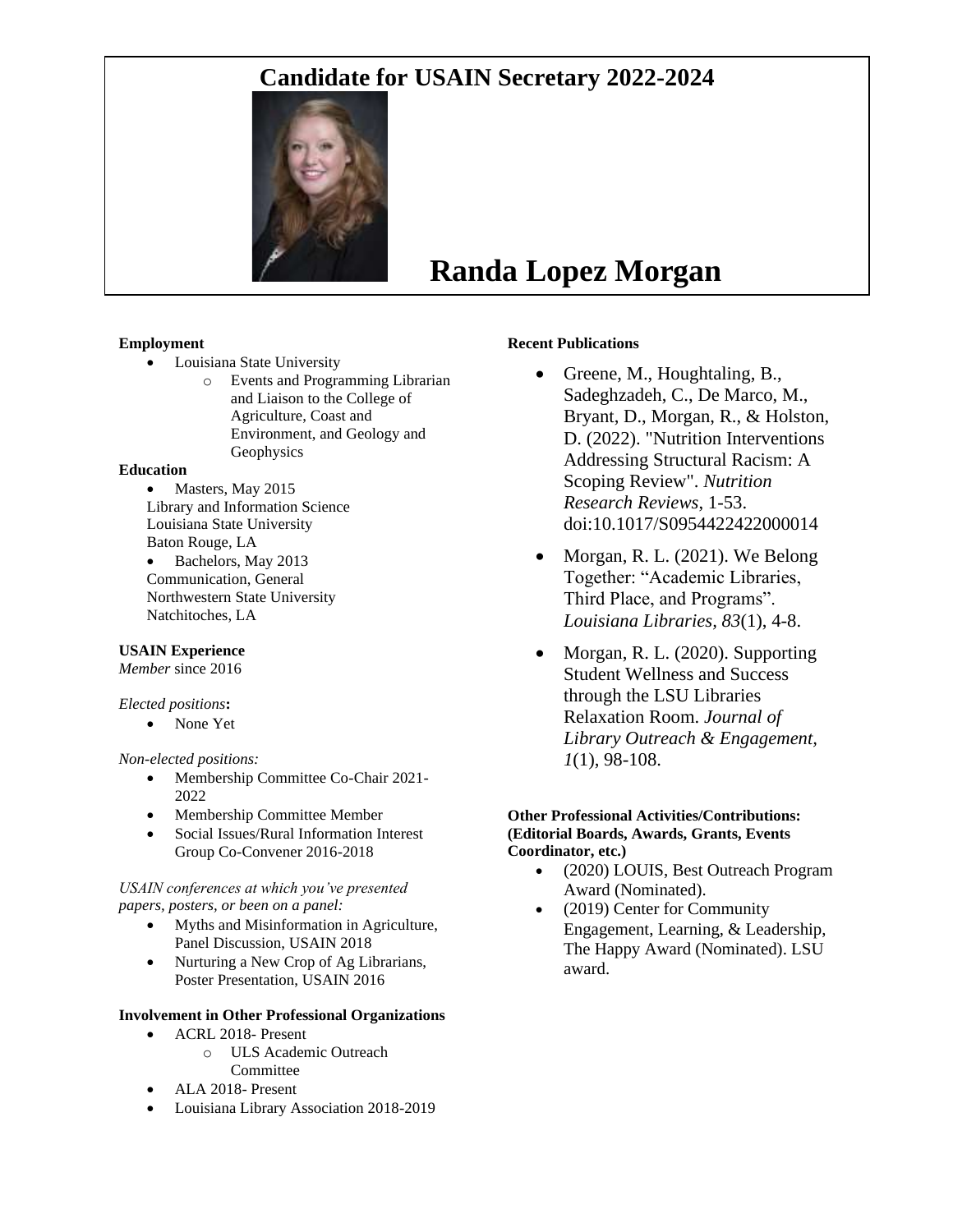#### **Please provide a personal statement/statement of interest for the USAIN position (up to 250 words).**

**I** am running for the position of USAIN Secretary. USAIN has been an integral part of my library career and I can think of no other way to repay all I have gotten from USAIN then by running for this position. I have been an active member of USAIN for six years. I am currently Co-Chair of the USAIN Membership Committee along with Helen Smith, served previously as a Membership Committee Member and I have served as a co-convener for the Social Issues/Rural Information Interest Group from 2016-2018.

I would like to continue to serve USAIN and feel that the Secretary position is a great way for me to contribute my talents. I am organized, prompt, and no-nonsense when it comes to my work. I have lots of experience with secretarial work from previous organizations I have been involved with including more recently, my libraries Faculty Policy Committee (LFPC). I intend to bring my hard work ethic, curious mind, and can-do attitude to the Secretary Role. I believe in the importance of USAIN and want to help it continue to grow in any way I can. I have gained so much from this organization and want to give back in any way I can. Thank you for your consideration.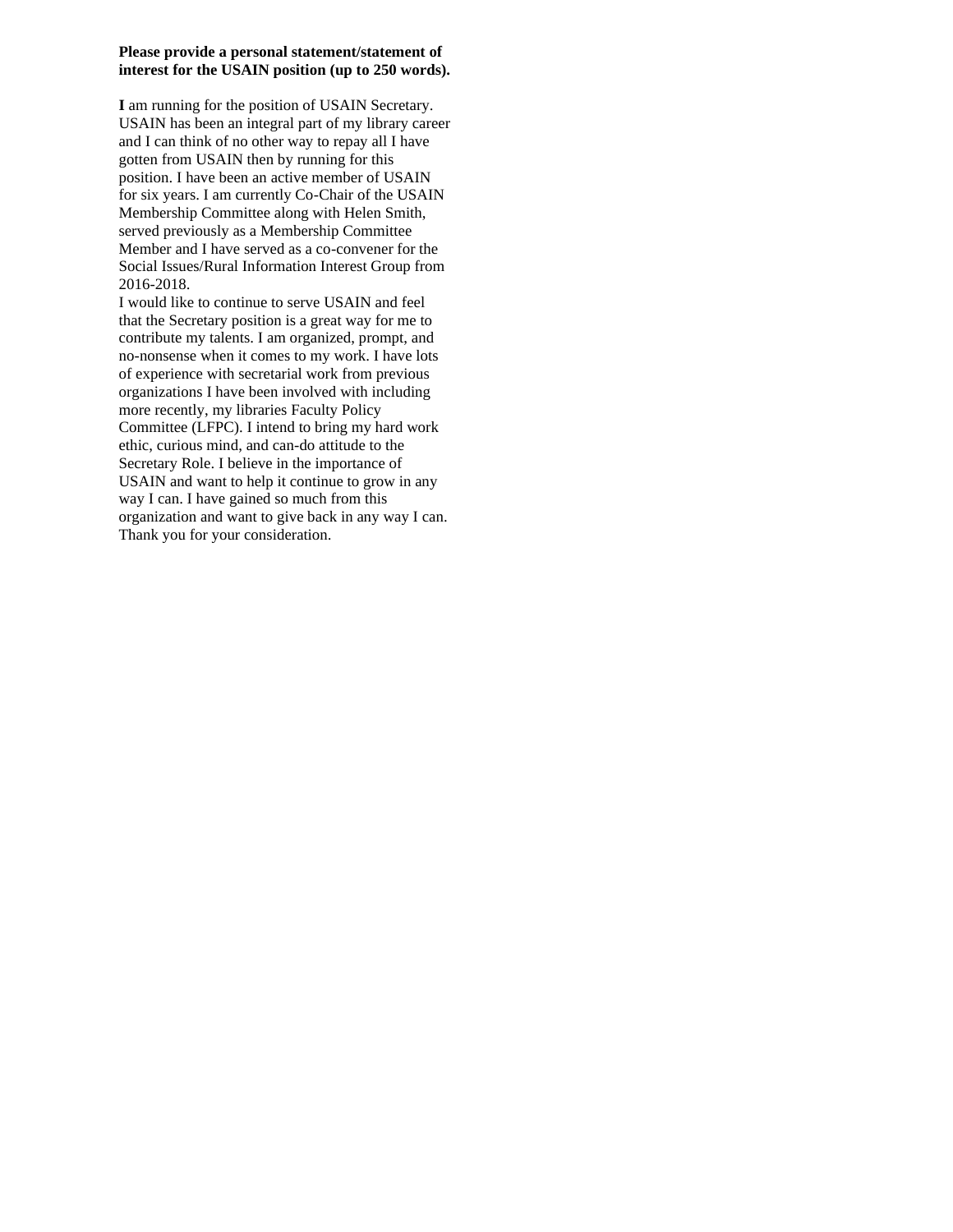

#### **Employment**

- Head, Flower-Sprecher Veterinary Library (2016-present)
- Veterinary Outreach & Scholarly Services Librarian (2014-2016)

#### **Education**

- MLIS, Syracuse University
- BA in Biology, University of Montana

#### **USAIN Experience**

*Member* since February 2020

#### *Elected positions***:**

None yet  $\odot$ 

#### *Non-elected positions:*

• Chair of the invited speakers committee for USAIN 2022 conference

#### *USAIN conferences at which you've presented papers, posters, or been on a panel:*

I haven't had the opportunity to attend a USAIN conference yet. I'm very much looking forward to the upcoming conference in April!

#### **Involvement in Other Professional Organizations**

- Medical Library Association (since 2014)
	- o Chair of the Animal and Veterinary Information Specialist Caucus (2018-2021)
- Association of College & Research Libraries (since 2014)

#### **Recent Publications**

**Eldermire, E.R.B.** and Shinwari, W. (2022). Brewing tranquili-tea at an academic library to support student wellness. *College & Research Libraries News.* 83(1), 8-12. DOI: 10.5860/crln.83.1.8

Akers, K.G., Aaronson, E.M., Amos, K., Bartley, K., Carroll, A.J., Chambers, T., Cyrus, J.W., **Eldermire, E.R.B.**, Linares, B., Murphy, B., Norton, M.J.,

## **Erin Eldermire**

Pionke. J.J., and Reyes, A. (2021). Striving for equity: An update from the Journal of the Medical Library Association. *Journal of the Medical Library Association*. 109(3), 359-361. DOI: 10.5195/jmla.2021.1279

Ghezzi-Kopel, K., Ault, J, Chimwaza, G., Diekmann, F., **Eldermire, E.,** Gathoni, N., Kelly, J., Kinengyere, A., Kocher, M., Lwoga, E. T., Page, J., Porciello, J., and Young, S. (2021). Making the case for librarian expertise to support evidence synthesis for the Sustainable Development Goals. *Research Synthesis Methods*. DOI: 10.1002/jrsm.1528

Baltenweck, I., Cherney, D.J., Duncan, A.J., **Eldermire, E.R.B.**, Lwoga, E.T., Labarta, R.A., Rao, E.J.O., Staal, S.J. and Teufel, N. (2020). A scoping review of feed interventions and livelihoods of small-scale livestock keepers. *Nature Plants,* 6, 1242-1249. DOI: 10.1038/s41477-020-00786-w

Cazer, C., **Eldermire, E.R.B.,** Scott, H.M., Murray, S., Grohn, Y. and Lhermie, G. (2020). The effect of tylosin on antimicrobial resistance in beef cattle enteric bacteria: a systematic review and metaanalysis. *Preventive Veterinary Medicine*, 176. DOI: 10.1016/j.prevetmed.2020.104934

#### **Other Professional Activities/Contributions: (Editorial Boards, Awards, Grants, Events Coordinator, etc.)**

- Editorial board member of the Journal of the Medical Library Association o Member of the Equity Task Force 2020-2021
- Recipient of the USAIN Research Fellow Award, 2021. Project title, "Closing the gaps in agricultural evidence synthesis: Addressing grey literature, global information, and capacity development needs."
- Co-recipient of Librarians Without Borders / Research4Life grants to teach evidence synthesis methods to librarians and researchers in Zimbabwe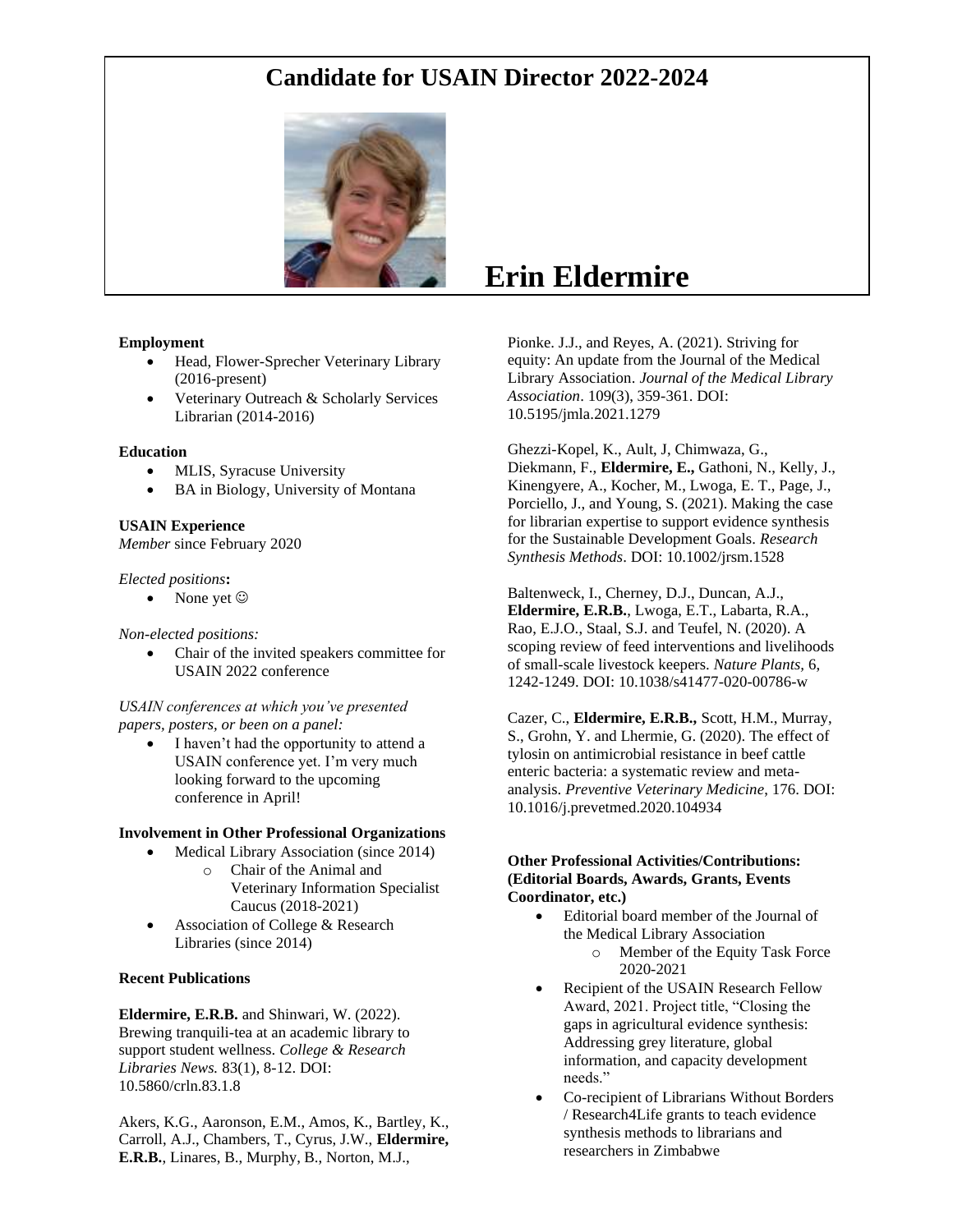#### **Please provide a personal statement/statement of interest for the USAIN position (up to 250 words).**

For a long time, I have heard many colleagues rave about the fantastic USAIN community. In 2020, when I was freed up from other professional commitments, I joined USAIN and I see what all of the rave was about! I find the USAIN community to be very welcoming, collaborative, and full of passionate individuals. As chair of the Invited Speakers Committee for the USAIN 2022 conference, I've gotten an insider's view of what it takes to organize such a conference (a first for me!), and I've truly enjoyed getting to know colleagues within this community.

I am excited to become even more involved in this professional organization if elected as a Director. I believe strongly in working towards equity across all axes. You can see some evidence of my work in this arena if you peruse my recent publications listed, above. I strongly believe that we librarians have an important role in steering the conversation towards a more just, equitable and healthy place for us all to live and thrive. Some of my work in this arena includes encouraging researchers to incorporate librarians on their research teams, trying to understand and share out how to make the publishing world more equitable, and breaking down barriers for access to information. If elected as Director, I would look forward to the opportunity to continue that work with you all through this USAIN position. Thank you for considering me as one of your next Directors for USAIN!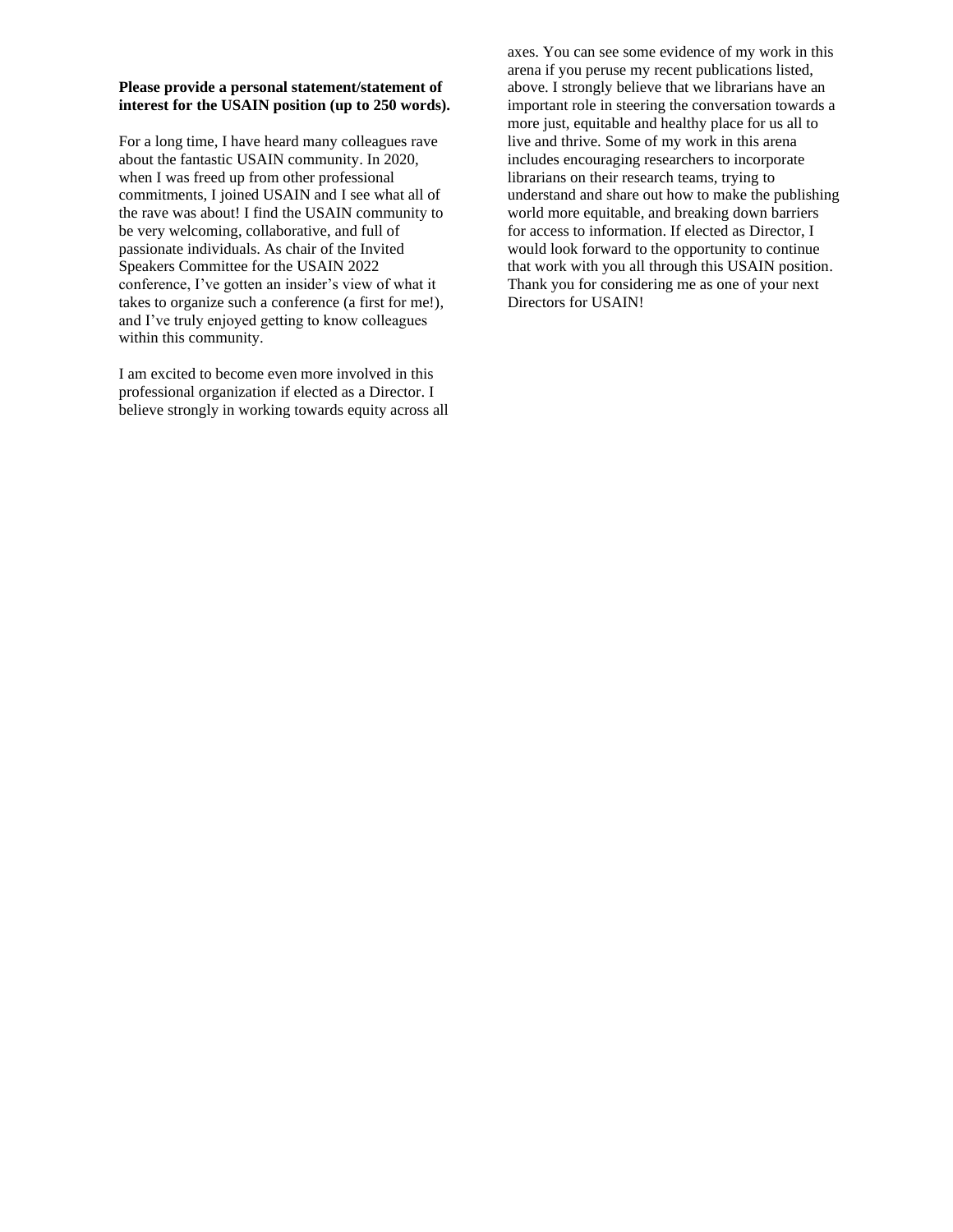

#### **Employment**

- Mann Library, Cornell University, 2014present
- CUSP, NYU, 2013-2014
- NCAR, 2012-2013
- NCDC, 2012
- Sustainability Research Coordinator, UGA Trial Garden, 2005-2008

#### **Education**

- Master of Science: Information Science, University of Tennessee (2013)
- Bachelor of Science: Horticulture, UGA (2006)

#### **USAIN Experience**

*Member* since 2018

*Non-elected positions:*

• Research Services Interest Group (coconvener (2019-2020), convener (2020- 2021), member (2021-present).

*USAIN conferences at which you've presented papers, posters, or been on a panel:*

• 2020

#### **Involvement in Other Professional Organizations**

- AgNIC Data Working Group, chair (2018), membership 2017-present
- RDAP Association, president (2018-2019); past president (2019-2020)
- RDAP Association, education & resources committee (2020-2021)
- RDAP Future Vision Task Force, chair (2016-2018)
- American Geophysical Union, 2014-2017

# **Erica M. Johns**

#### **Recent Publications**

Johnson, K., Eldermire, E., Fournier, C., Ghezzi-Kopel, K., Kallaher, A., Kibbee, M., **Johns, E.M**., Miller, C. (2021) Researcher-librarian partnerships will enhance search literacy skills. *Research Synthesis Methods*.

Moore, E.K., Arthur, D., Barford, C.L., Geil, K., Haugen, I., **Johns, E.M**., Jackson, C.S., Kriesberg, A., Parr, C., Ritchie, S.M., Schroeder, S.G., Sheffield, M. (2021) Agricultural Data Management and sharing: Best practices and case study. *Agronomy Journal*. <https://doi.org/10.1002/agj2.20639>

**Johns, E. M.,** Parr, C. (2019) The AgNIC Data Working Group: University Collaboration with the National Agricultural Library. RLI 298. *Association of Research Libraries.* [https://doi.org/10.29242/rli.298.5.](https://doi.org/10.29242/rli.298.5)

Eldermire, E. R., **Johns, E. M**., Newberry, S., & Cole, V. A. (2019). Repackaging library workshops into disciplinary bootcamps: Creating graduate student success. *College & Research Libraries News*, *80*(7), 394. [https://crln.acrl.org/index.php/crlnews/article/view/1](https://crln.acrl.org/index.php/crlnews/article/view/17808/19633) [7808/19633](https://crln.acrl.org/index.php/crlnews/article/view/17808/19633) 

Mayernik, M., Gross, M., Corson-Rikert, J., Daniels, M., **Johns, E**., Khan, H., ... & Stott, D. (2016). Building geoscience Semantic Web applications using established ontologies. *Data Science Journal*, *15*. [http://dx.doi.org/10.5334/dsj-2016-011.](http://dx.doi.org/10.5334/dsj-2016-011)

#### **Other Professional Activities/Contributions: (Editorial Boards, Awards, Grants, Events Coordinator, etc.)**

- DataQ Editorial Board (2015-2017)
- RDAP conference planning (2015-2017)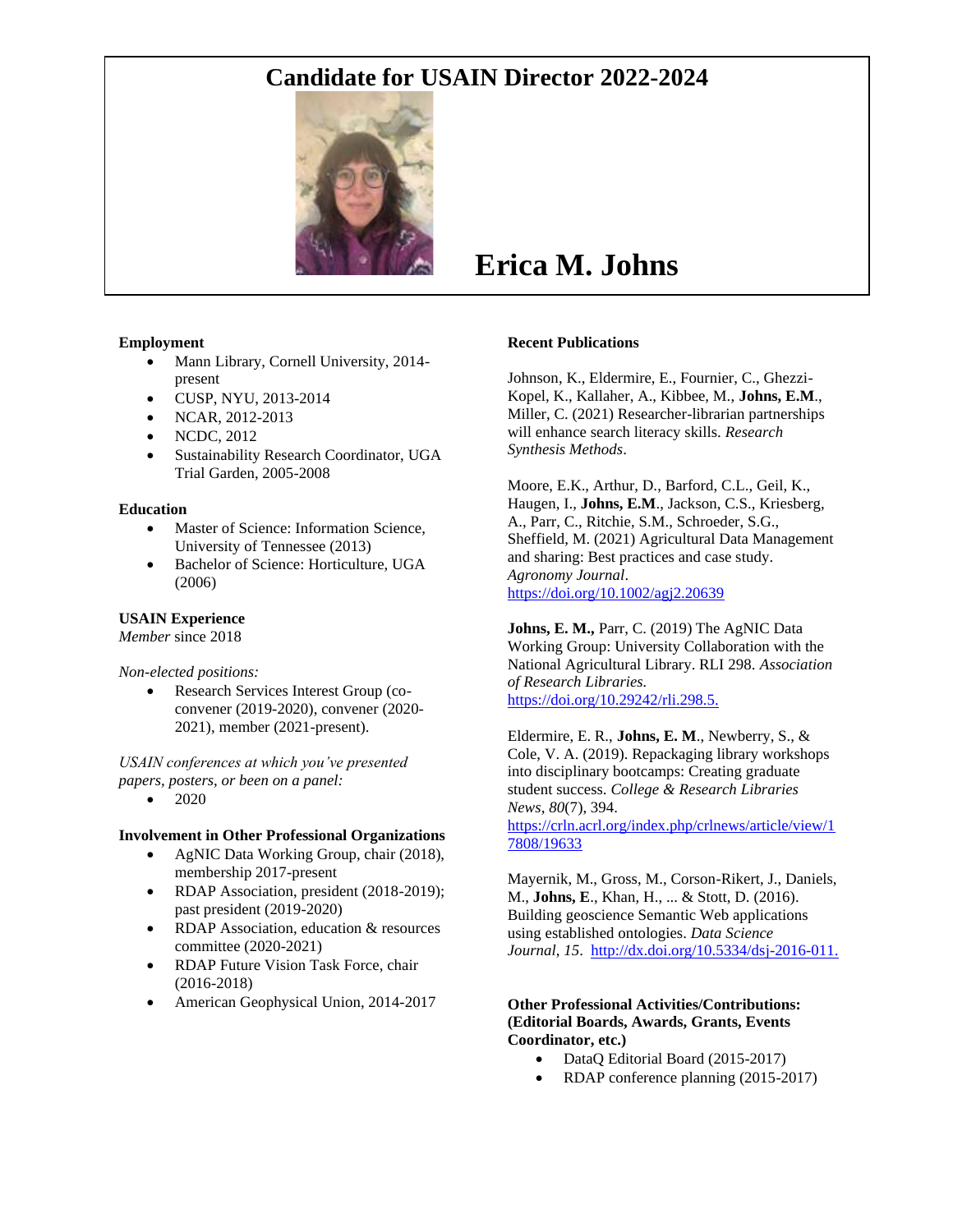**Please provide a personal statement/statement of interest for the USAIN position (up to 250 words).** 

I have a long-standing interest in the **USAIN** community through my work at Cornell's Albert R. Mann Library. I have presented at **USAIN** on the shift Mann Library took from the liaison to team-based service model and found the community to be highly engaged and interested in solution applications for their local institution. My professional service for USAIN has been as convener and coconvener for the Research Services Interest Group (RSIG). For the 2020 conference, I co-developed a panel discussion on the buzzing topic of publisher agreements. I found this experience to be instructive in learning about USAIN's governance structure and enjoyed working with the **USAIN** president to realize her vision for the conference. In 2021, I spent most of my time revisioning the scope and charge of the RSIG and was happily met with enthusiastic support from the **USAIN** Executive Board. The direction I

proposed focused on liaison/researcher collaborations, evidence synthesis, data management, research impact, GIS, and open scholarship. In conjunction with these redefined interest areas, I advocated for the growth of stronger connections between USAIN, AgNIC working groups, and functionally focused professional associations like the Research Data Access & Preservation (RDAP) Association. I hope these relationships will increase USAIN's professional development opportunities and inform our field's growth in specific research service areas (e.g. an RDAP data practioner presented to USAIN librarians about structuring data management consultations). Thank you for considering my nomination for USAIN director. I am excited about increasing my involvement in this revered organization.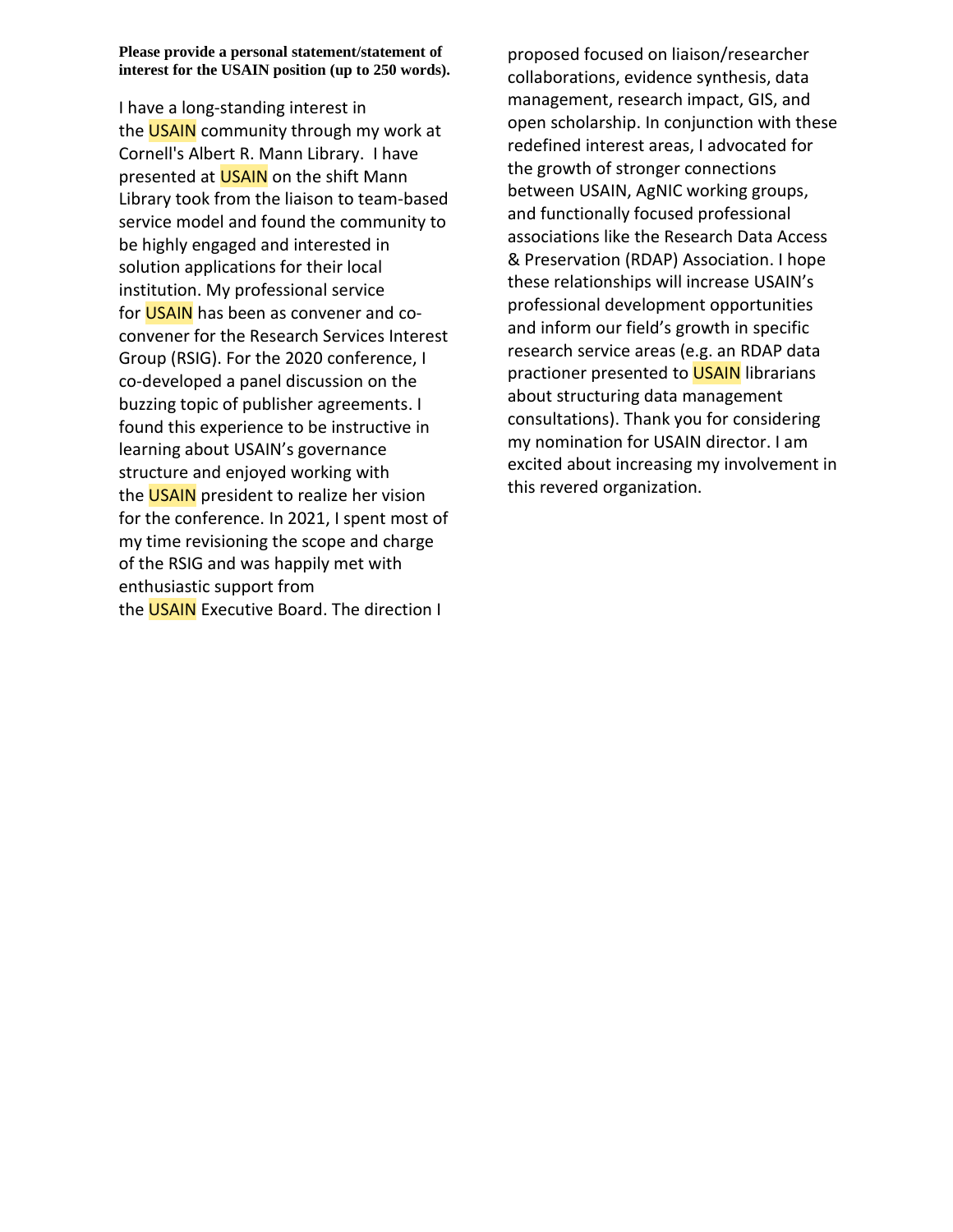

# **Jodee Kuden**

#### **Employment**

- University of Alaska Anchorage, Professor, Head of Collection Development, 2008- present
- Montana State University, Collection Development Team Leader, 2002-2008; Reference Librarian and liaison to Agriculture, Extension, Economics, Nursing, Engineering, Biological Sciences, 1990-2002

#### **Education**

- Master of Science, Agricultural Education, minor in Soils, Montana State University, 1994
- Master of Library Science, University of Arizona, 1989
- Bachelor of Science, Agricultural Education, Montana State University, 1986

#### **USAIN Experience**

*Member* since 1992

#### *Elected positions***:**

- Director, 2020-2022
- President 2003-2004

#### *Non-elected positions:*

- 1995 Joint USAIN/IAALD Conference Planning Committee, 1994-1995
- Moderator for two sessions at 1995 Conference
- 1997 USAIN Conference Planning Committee, 1995-1997
- Moderator for two sessions at 1997 Conference
- Convener Rural Information Interest Group, 1995-1998
- Chair, 1999 USAIN Conference Program and Planning Committee, 1997-1999
- Moderator for two sessions at 2001 Conference
- Chair, Nominations and Elections Committee, 2005
- Co-Convener Collection Management Interest Group 2009- present
- Co-Chair, 2018 USAIN Conference Program and Planning Committee, 2016- 2018
- Co-Chair, 2022 USAIN Conference Program and Planning Committee, 2020- 2022

#### *USAIN conferences at which you've presented papers, posters, or been on a panel:*

- "Electronic Information Literacy for Extension Professionals." Presented at United States Agriculture Information Network. *USAIN '93 Rural Information at the Crossroads: Issues and Opportunities*. Auburn, Alabama. October 28-30, 1993.
- "Indexing of Core Agriculture Serials." Presented at United States Agriculture Information Network. *USAIN '99 From Production to Consumption: Agricultural Information for All*. Manhattan, Kansas. April 22-24, 1999.
- "Building a western regional rangelands web resource: an AgNIC initiative" poster session at the United States Agricultural Information Network *USAIN '03, Agricultural Information for the New Millennium: new crops, biotechnology, and saving the past*. Champaign, IL. April 25- 28, 2003. (With 10 others from the regional partnership)
- "Indexing of the 2002 Core Agriculture Serials." Presented at United States Agriculture Information Network. *USAIN '03, Agricultural Information for the New Millennium: new crops, biotechnology, and saving the past*. Champaign, IL. April 25- 28, 2003.
- "Animal Information Bites: information access resources for individual practitioners of the animal health and veterinary sciences" Poster session at the IAALD/USAIN Joint International Conference. Lexington, KY, USA. May 15- 19, 2005. (co-presenter Heather Moberly and Heather Cameron)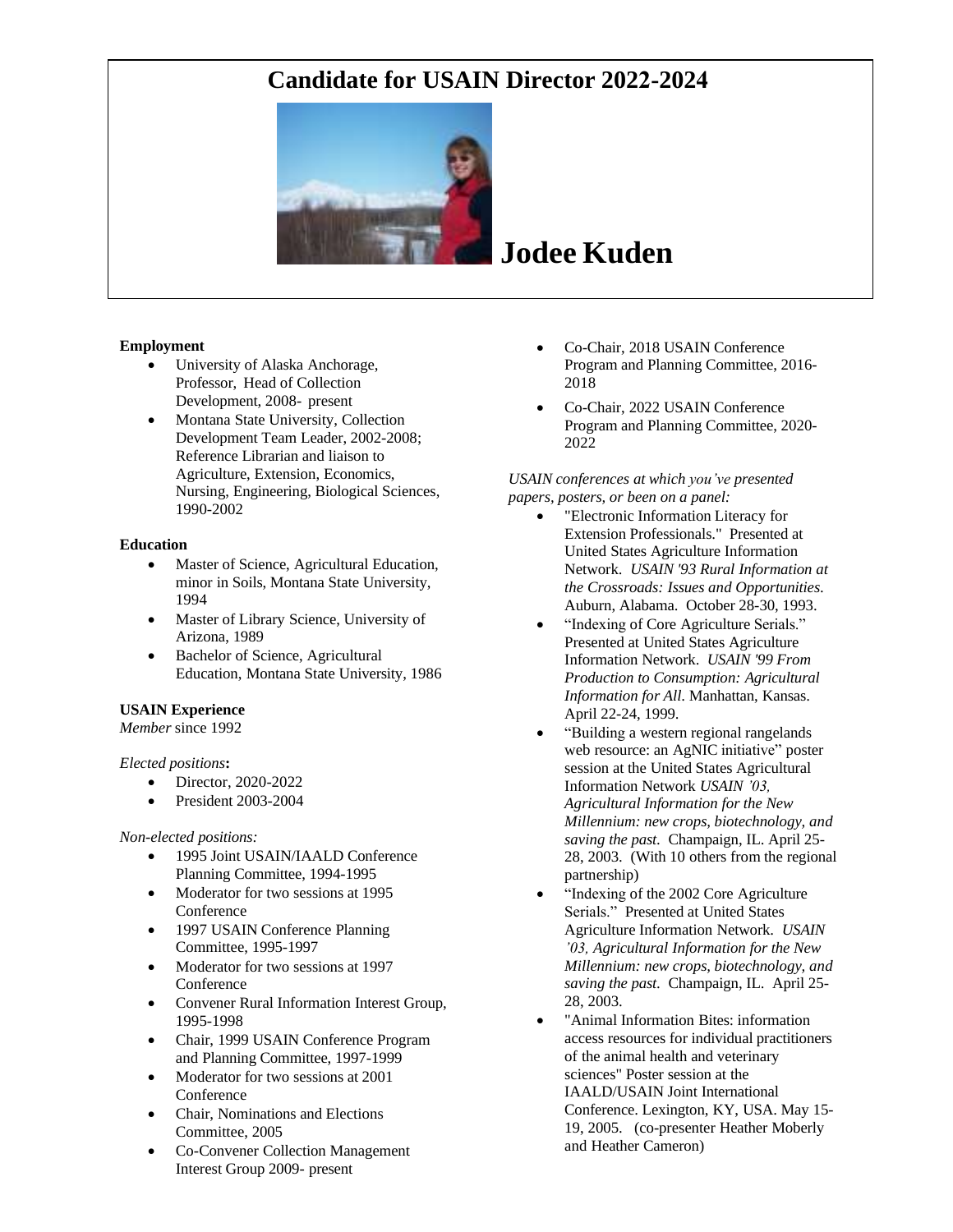- "Rural Leaders Bridge the Digital Divide" Presented at the IAALD/USAIN Joint International Conference. Lexington, KY, USA. May 15-19, 2005.
- "Collection Development Strategies for the 21st Century Library" Panel member. *USAIN '06, Delivering Information for the New Life Sciences* Cornell University, Ithaca, NY. Oct. 8-11, 2006.
- "Storage and weeding of agriculture collections" Presented at United States Agriculture Information Network. *USAIN '10 Agriculture Without Borders* Purdue University, West Lafayette, IN. May 9-12, 2010.
- "Animal welfare information: supporting research and IACUC at your institution" Panel member*. USAIN '10 Agriculture Without Borders* Purdue University, West Lafayette, IN. May 9-12, 2010.
- "New Strategies for Collection Development in the Animal Sciences" Presented at United States Agriculture Information Network. *USAIN '12 Soil, Water, Food and Energy: Agriculture in an Era of Global Climate Change* University of Minnesota, Minneapolis, MN. April 29- May 2, 2012. (co-presenters Vicki Croft, Sandy Weingart, and Helen Smith)
- "Sticky Maple Syrup vs. Sticky Collection Management" Presented at United States Agriculture Information Network. *USAIN '14 Sustainability Ecosystems* University of Vermont, Burlington, VT. May 4-7, 2014. (co-presenters Natalie Waters)
- "Sharing Collection Management Ideas & Experiences" Presenter and Moderator at United States Agriculture Information Network. *USAIN '16 Interdisciplinary Agriculture: Meeting Tomorrow's Global Challenges* University of Florida, Gainsville, FL. April 24-27, 2016. (copresenters Natalie Waters, Luti Salisbury, & John Cruickshank)
- "Collection Management Strategies Discussion" Presenter and Moderator at United States Agriculture Information Network. USAIN '18 Consuming Information: Agriculture at the Crossroads of Sustainability Washington State University, Pullman, WA. May 13-16, 2018. (co-presenters Emily MacKenzie)

#### **Involvement in Other Professional Organizations**

- Rangelands Partnership (AgNIC), Alaska Rangelands
- Alaska Library Association
- Due to Alaska's distance and travel costs, I had to limit my professional involvement since 2008.
- Prior to 2008 IAALD, SLA, PNLA, MPLA.

#### **Recent Publications**

- *Agriculture to Zoology: Information Literacy in the Life Sciences.* (2017) Chandos Information Professional Series. Cambridge, MA: Chandos, an imprint of Elsevier. Co-Editors: Jodee L. Kuden, Julianna E. Braund-Allen, and Daria O. Carle. Also, I co-authored Chapters 1 and 2.
- "Mentoring MLIS Grad Students." (2012) In *Mentoring in Librarianship: Essays on Working with Adults and Students to Further the Profession*. Tolley-Stokes, R. & Smallwood, C. (eds.). North Carolina: McFarland Press. p.129-133.

#### **Other Professional Activities/Contributions: (Editorial Boards, Awards, Grants, Events Coordinator, etc.)**

- "Communicating Information to Remote Places Takes Training." Presented at International Association of Agricultural Information Specialist's IAALD IXth World Congress *Communication Agricultural Information in Remote Places: technologically, geographically, linguistically, culturally, use of electronic networks to overcome isolation*. Melbourne, Victoria, Australia. January 22- 26, 1995.
- "Rural Economic and Telecommunications Development in the USA." Presented at Agricultural Information Association of Australasia's (AGRIAA) Conference Information Specialists: Key to Economic Development. Toowoomba, Queensland, Australia. March 15-16, 2000.
- "Preserving the History of Montana Agriculture and Rural Life: State and Local Literature 1820-1945." USAIN Preservation Initiative. Funded by the National Endowment of the Humanities, \$52,270.00, July, 1998-June, 2000. Project Manager
- "Rangelands Partnership: information to spur innovation in rangelands research, education, and practice." Presented at 18th Australian Rangeland Society Conference Innovation in the Rangelands, Alice Springs, NT, Australia. April 12-17, 2015.
- UAA Chancellor's Award: Stewardship for Operational Effectiveness, 2017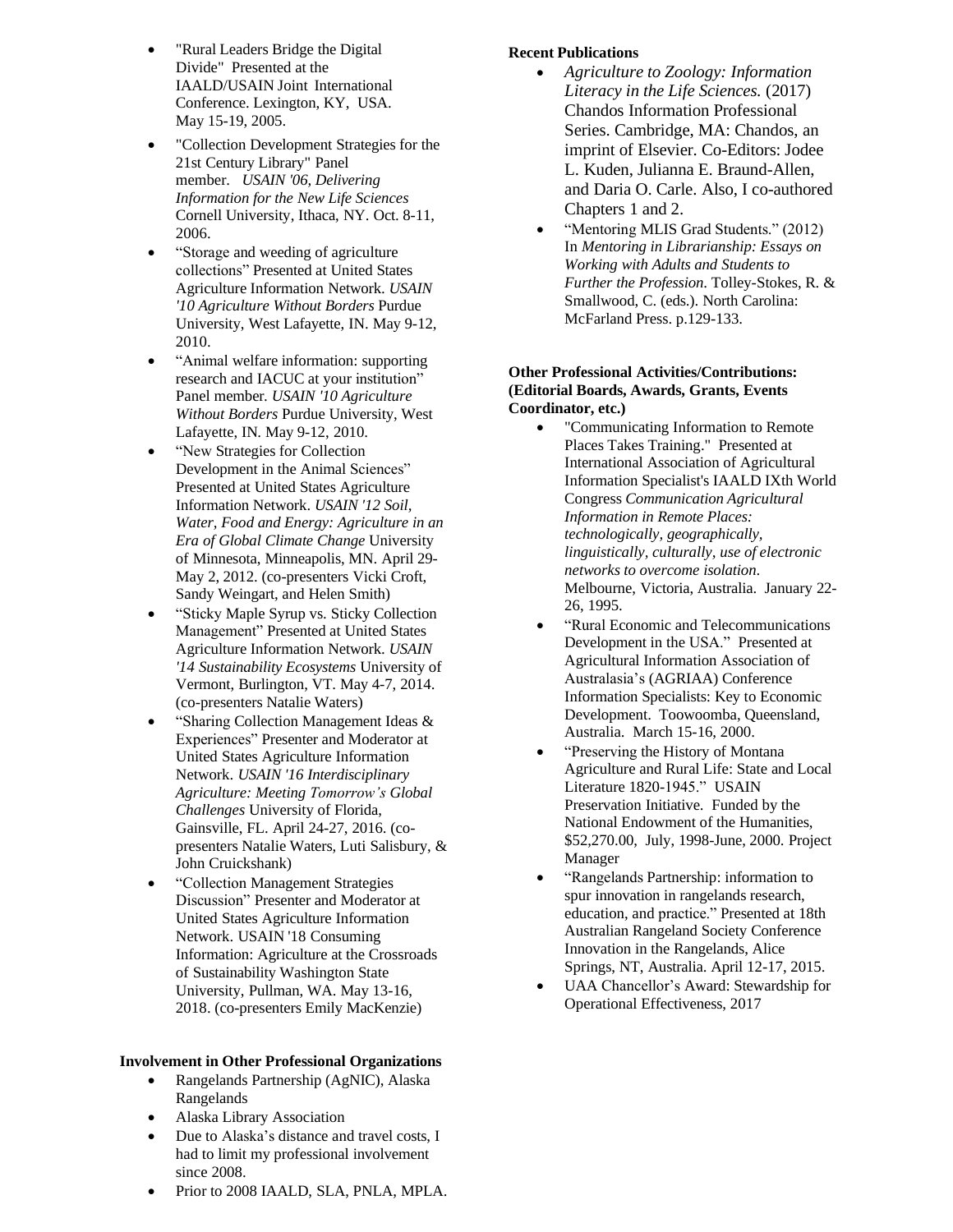**Please provide a personal statement/statement of interest for the USAIN position (up to 250 words).** I have a longstanding interest and commitment to the U. S. Agricultural Information Network (USAIN) and for the continued success of this organization and its members. My work with USAIN has included conference planning, committee work, presentations, interest groups, conference attendance, and moderating sessions, which all serve as valuable experience I can contribute to the Executive Council (EC). As a director, I would continue this support by bringing years of experience and knowledge to the position. In my current work, I collaborate with a variety of colleagues both in the library and across campus. I serve on campus-wide planning committees which has expanded my experience with budgeting and planning. These will be useful skills I would bring to the EC. I have enjoyed being involved with this organization and I always gain new knowledge when attending the conferences. Through my long history of involvement with USAIN, I know that the organization needs to keep current with the members' professional needs to stay relevant. I am dedicated to mentoring colleagues and finding ways to best support their needs. The members of USAIN make the organization strong through sharing current information, inspiring each other's professional growth, and supporting agricultural information issues, policies, and research. For these reasons I've devoted much of my library career to supporting USAIN and working with agricultural information.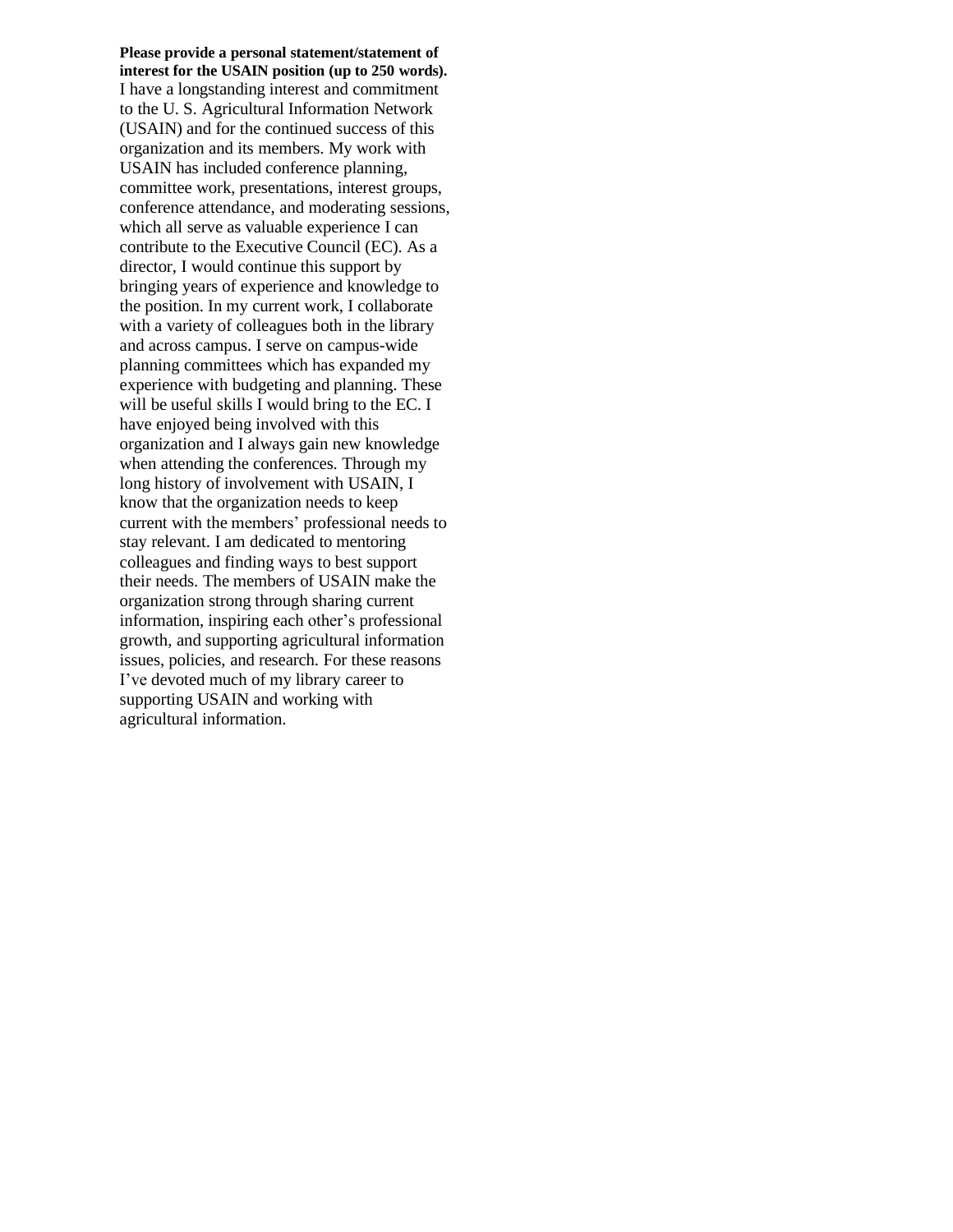

#### **Employment**

Academic Services Librarian, Assistant Professor Kansas State University, Manhattan, KS August 2016-Present

#### **Education**

Master of Library and Information Science University of Denver, Denver, CO November 2006

#### **USAIN Experience**

*Member* since 2018

#### *Elected positions***:**

• None

#### *Non-elected positions:*

- Co-Convener for the Agricultural Economics Research, Information, and Education Interest Group (AERIE) Interest Group, 2019-
- Member, Contributed Papers and Posters Committee, Conference Planning Committee, 2020

*USAIN conferences at which you've presented papers, posters, or been on a panel:*

- Olsen, L., Sevin, C., & Spahr, K. (2020, July). *Subterranean collection blues: Big decisions, small timeframe* [Paper presentation]. United States Agricultural Information Network (USAIN) 2020 Virtual Conference, online.
- Olsen, L., Sevin, C., & Spahr, K.  $(2018,$ May). *Becoming a scientist: What is the librarian's role*. [Paper presentation]. United States Agricultural Information Network (USAIN) 2018 - 16th Biennial Conference, Pullman, WA, United States.

#### **Involvement in Other Professional Organizations**

• I'm also involved in the Business Reference and Services Section (BRASS) of the ALA Reference and User Services Association.

## **Kendra Spahr**

Right now I'm serving on the BRASS Conference Planning Committee and the BRASS Vendor Relations Committee

#### **Recent Publications**

- Bonella, L., Finch, E., & Spahr, K.  $(2021)$ . *Teaching with data in the social sciences at Kansas State University: How can K-State Libraries support undergraduate instruction?* [Local Ithaka S+R research report]. https://krex.kstate.edu/dspace/handle/2097/41696
- Spahr, K., & Olsen, L. (2019). *Supporting the pedagogical needs of faculty teaching undergraduate business students at Kansas State University* [Local Ithaka S+R research report]. https://krex.kstate.edu/dspace/handle/2097/40292

#### **Other Professional Activities/Contributions: (Editorial Boards, Awards, Grants, Events Coordinator, etc.)**

• Conference scholarship for members new to USAIN or agricultural information to attend United States Agricultural Information Network (USAIN) Biennial Conference in Pullman, WA, May 2018

#### **Please provide a personal statement/statement of interest for the USAIN position (up to 250 words).**

When I started working with agricultural economics and agribusiness researchers, USAIN was the perfect community for me to learn from other librarians who support agricultural researchers. I was awarded a conference scholarship to attend my first USAIN biennial meeting in 2018 and found a community of supportive colleagues who love to play cornhole! I've benefited professionally from that expertise and hard work of others in the organization—the 2020post-conference on systematic reviews in agriculture was a highlight for me—and I'd be excited to take on new responsibilities. Serving as a USAIN director would be an opportunity for me to take on a new role in the organization, develop my